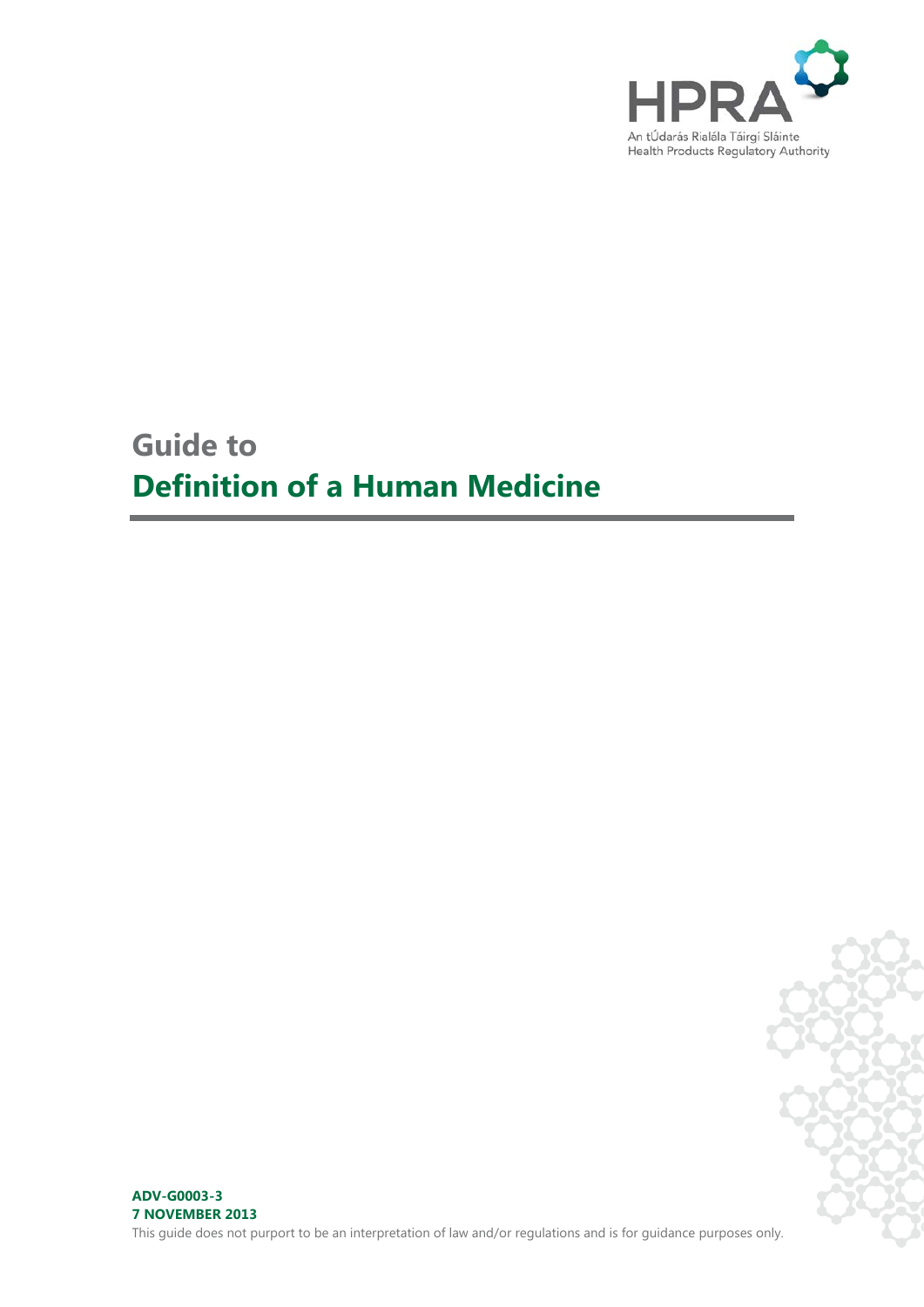# **CONTENTS**

| $\mathbf{1}$                       | <b>SCOPE</b>                                                             | 3  |
|------------------------------------|--------------------------------------------------------------------------|----|
| 2                                  | <b>INTRODUCTION</b>                                                      | 3  |
| 3                                  | REQUIREMENTS IN RELATION TO MEDICINAL PRODUCTS                           | 5  |
| 4                                  | DEFINITION OF A MEDICINAL PRODUCT                                        | 6  |
| 4.1                                | Presentation                                                             | 6  |
| 4.2                                | The purpose for which a product is administered                          | 7  |
| 4.3                                | HPRA policy and practice                                                 | 8  |
| 5                                  | CLASSIFICATION OF MEDICINAL PRODUCTS                                     | 8  |
| 6                                  | <b>EXAMPLES OF PRODUCT CATEGORIES</b>                                    | 9  |
| 6.1                                | Herbal medicines (products containing plant-based medicinal ingredients) | 9  |
| 6.2                                | Homeopathic medicinal products                                           | 10 |
| 6.3                                | Slimming products                                                        | 10 |
| 6.4                                | Hair loss products                                                       | 11 |
| 6.5                                | Head lice products                                                       | 11 |
| 6.6                                | Products for use in the eye                                              | 11 |
| 6.7                                | Products for use in the ear or nose                                      | 12 |
| 6.8                                | Medicated swabs                                                          | 12 |
| 6.9                                | Topical products                                                         | 12 |
| 6.10                               | Mouth hygiene products                                                   | 13 |
| 6.11                               | Intradermal fillers                                                      | 14 |
| 6.12                               | Electronic cigarettes                                                    | 14 |
| 6.13                               | Vitamin and mineral supplements                                          | 15 |
| 7                                  | CONCLUSION                                                               | 16 |
| APPENDIX REFERENCES TO LEGISLATION |                                                                          | 17 |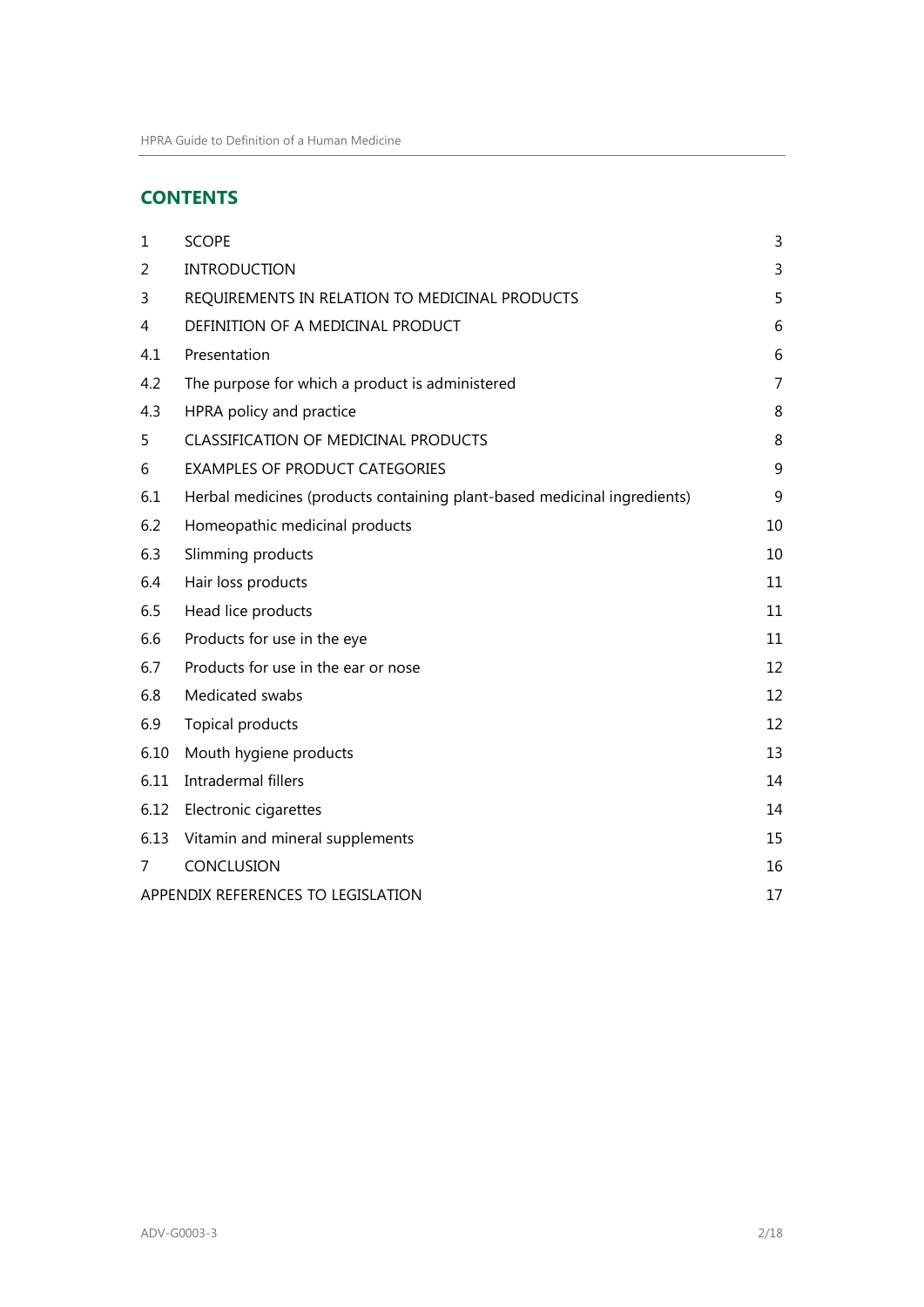#### <span id="page-2-0"></span>**1 SCOPE**

The guidance in this document applies to the classification of medicinal products for human use.

# <span id="page-2-1"></span>**2 INTRODUCTION**

The HPRA is the competent authority in Ireland for medicinal products for human and veterinary use and for medical devices, pursuant to the provisions of the Irish Medicines Board Act 1995 and 2006. It is also the competent authority for cosmetics.

The HPRA regulates the licensing and sale of medicinal products for human use in Ireland in accordance with the requirements of the Medicinal Products (Control of Placing on the Market) Regulations (S.I. No. 540 of 2007) as amended and relevant EC Directives, in particular Directive 2001/83/EC as amended by Directive 2004/27/EC and Directive 2004/24/EC.

These regulations require that a medicinal product shall not be marketed without a marketing authorisation, a certificate of registration or a certificate of traditional-use registration (depending on the type of medicinal product). The granting of such an authorisation/certificate indicates that the product complies with the required standards of quality, safety and efficacy. It is the responsibility of those marketing medicinal products to comply with the relevant legislation and to ensure that such products are only marketed in accordance with this legislation.

In most cases the classification of a product as a medicinal product is clear in that the nature of the substance, its effects on the body, the indications for use/contraindications, its presentation and the manner of marketing are consistent with the definition of the Directives regarding medicinal products.

The definition of a medicinal product in Article 1 of Directive 2001/83/EC was amended by Directive 2004/27/EC. The revised definition states that a medicinal product is:

- (i) Any substance or combination of substances presented as having properties for treating or preventing disease in human beings; or
- (ii) Any substance or combination of substances which may be used in or administered to human beings either with a view to restoring, correcting or modifying physiological functions by exerting a pharmacological, immunological or metabolic action, or to making a medical diagnosis.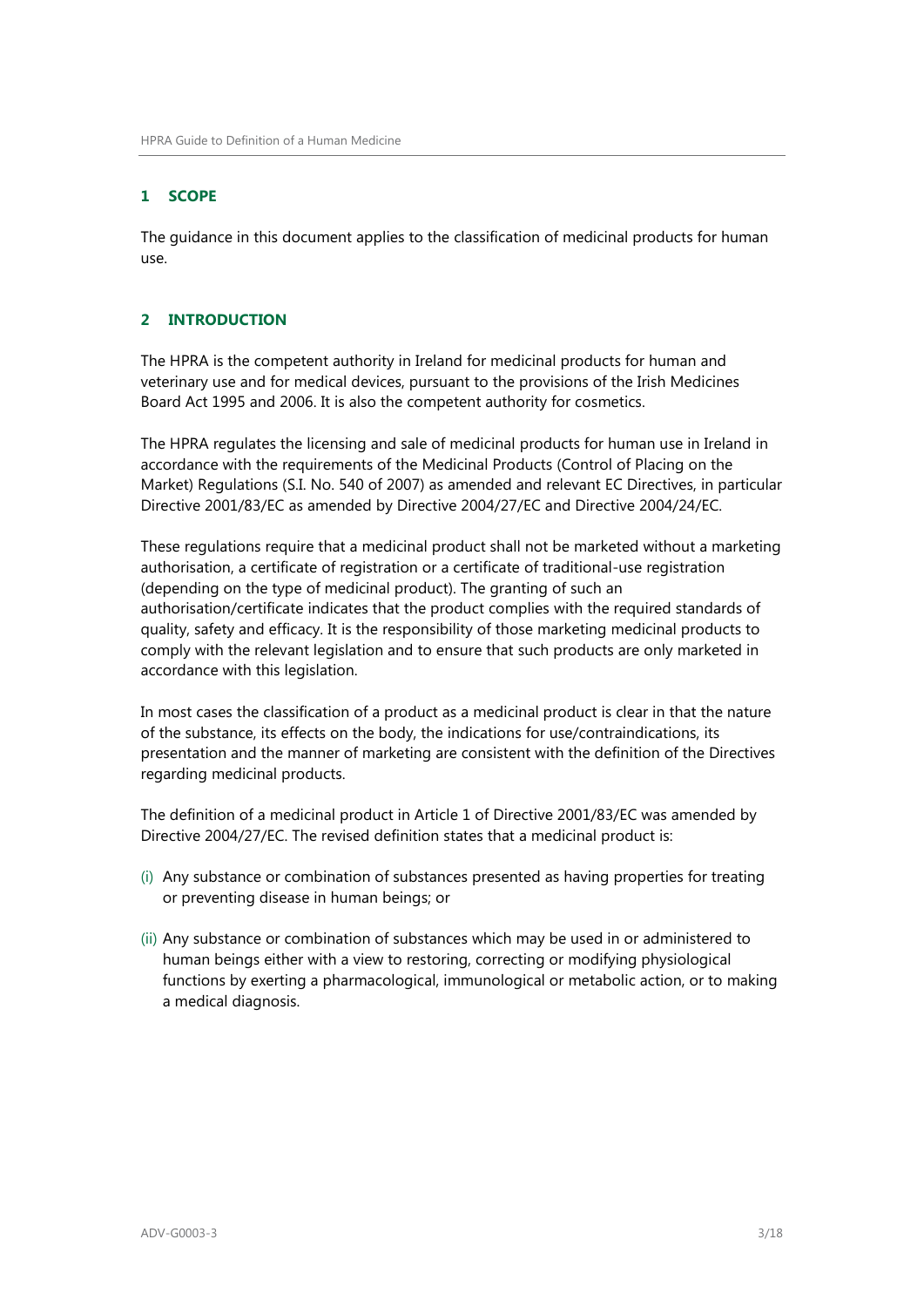A new provision has been added as Article 2(2) of Directive 2001/83/EC as amended which now states that:

'In cases of doubt, where, taking into account all its characteristics, a product may fall within the definition of a 'medicinal product' and within the definition of a product covered by other Community legislation the provisions of this Directive shall apply'.

Recital 7 to Directive 2004/27/EC explains that the definition was amended to take account of the growing number of borderline products between the medicinal products sector and other sectors, such as foodstuffs and cosmetics. This recital goes on to explain:

'…Where a product comes clearly under the definition of other product categories, in particular food, food supplements, medical devices, biocides or cosmetics, this Directive [i.e. medicinal products] should not apply'.

Taken together, these provisions are intended to address that where doubt exists over the classification of a product the stricter medicinal products regulatory regime should apply. The aim is to ensure that products that are on the borderline area e.g. medicinal product/medical device, medicinal product/food supplement, medicinal product/cosmetic etc. are brought under the appropriate regulatory control and ultimately protect the user of the product.

However, if a product can be clearly regulated more appropriately under another category then the regulatory control for that category should take precedence. Consequently, in order to provide the best protection to the public, the HPRA works together with other regulatory authorities in Ireland in its classification activities according to the principles of risk management.

The impact of the changes in legislation described above on conventional medicinal products and medical devices is not intended to cause confusion (where it is clear that a product falls within the scope of the medicinal products or medical devices legislation); these changes are intended to help clarify the procedure when the appropriate regulatory framework is not clear.

In addition, Directive 2004/24/EC brought in specific provisions to regulate herbal medicinal products and updated the special provisions for homeopathic medicinal products. Thus homeopathic medicinal products may be registered by a simplified registration procedure in accordance with Article 14 of Directive 2001/83/EC as amended. Ireland has a national rules scheme in accordance with Article 16.2 of the Directive. However, in cases where products do not meet the requirements for the simplified registration procedure, then a marketing authorisation must be obtained, in order to place the product on the market in Ireland.

In the case of herbal medicinal products, Directive 2004/24/EC makes special provision to regulate traditional herbal medicinal products which meet the criteria specified in Article 16a of Directive 2001/83/EC as amended. In summary, such products, provided that they have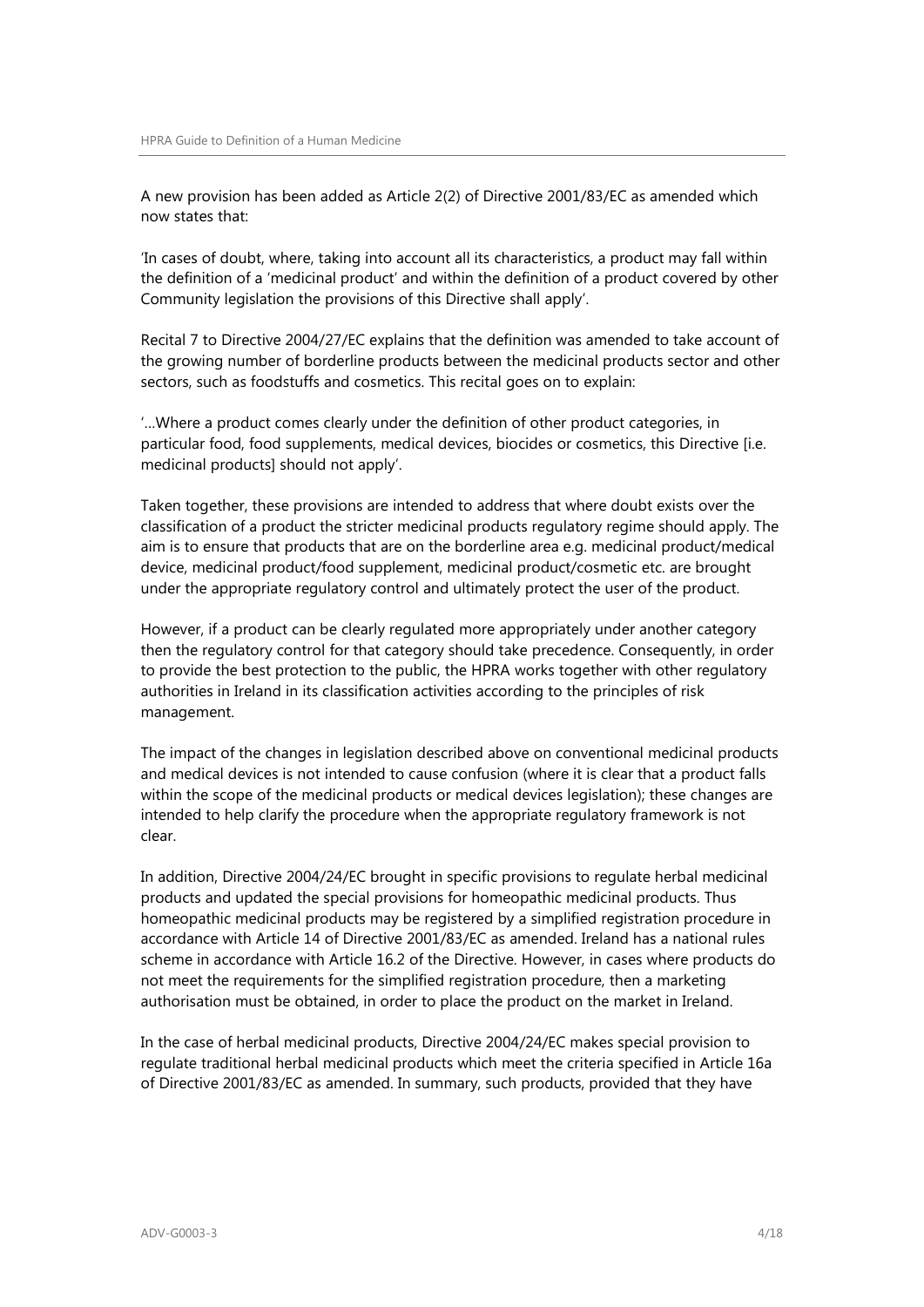indications appropriate to traditional herbal usage and are intended and designed to be suitable for self-medication, can be marketed under a certificate of traditional-use registration.

It should be noted however that both traditional herbal and homeopathic products are still medicinal products. Consequently, those traditional herbal or homeopathic medicinal products which do not meet the criteria appropriate for registration for traditional herbal usage or for the simplified homeopathic registration procedure, respectively, require a marketing authorisation before being placed on the market.

# <span id="page-4-0"></span>**3 REQUIREMENTS IN RELATION TO MEDICINAL PRODUCTS**

Before a medicinal product can be placed on the market in Ireland, an application must be made to the HPRA for an authorisation or registration (or in the case of centrally authorised products to the European Medicines Agency). Such applications should contain the data necessary to support the quality, safety and – for conventional and traditional herbal medicinal products – efficacy or traditional use respectively. These data are reviewed by the HPRA and a conclusion reached based upon the likely balance of the benefits versus risks associated with the product. As indicated above, the authorisation or registration must be granted prior to the product being placed on the market. The HPRA requires that the interests of consumers of medicines should be protected, notably in the following areas:

- A medicinal product should be of adequate quality such that its contents and its pharmaceutical performance should conform to acceptable standards.
- The risk of using a medicinal product should be acceptable and reasonable, taking into account that the use of any medicine carries a risk, which should be considered in the light of the likely benefit. The HPRA must be kept informed of any new safety data which emerge, and which might affect the benefit/risk balance.
- There should be a demonstrable therapeutic benefit for medicinal products with the exception that for certain product categories the demonstration of efficacy may not be required (e.g. homeopathic products – see below). If a medicinal claim is made, the consumer is entitled to expect a benefit and the review process should protect the consumer, so far as possible, from products which do not offer a potential for such benefit.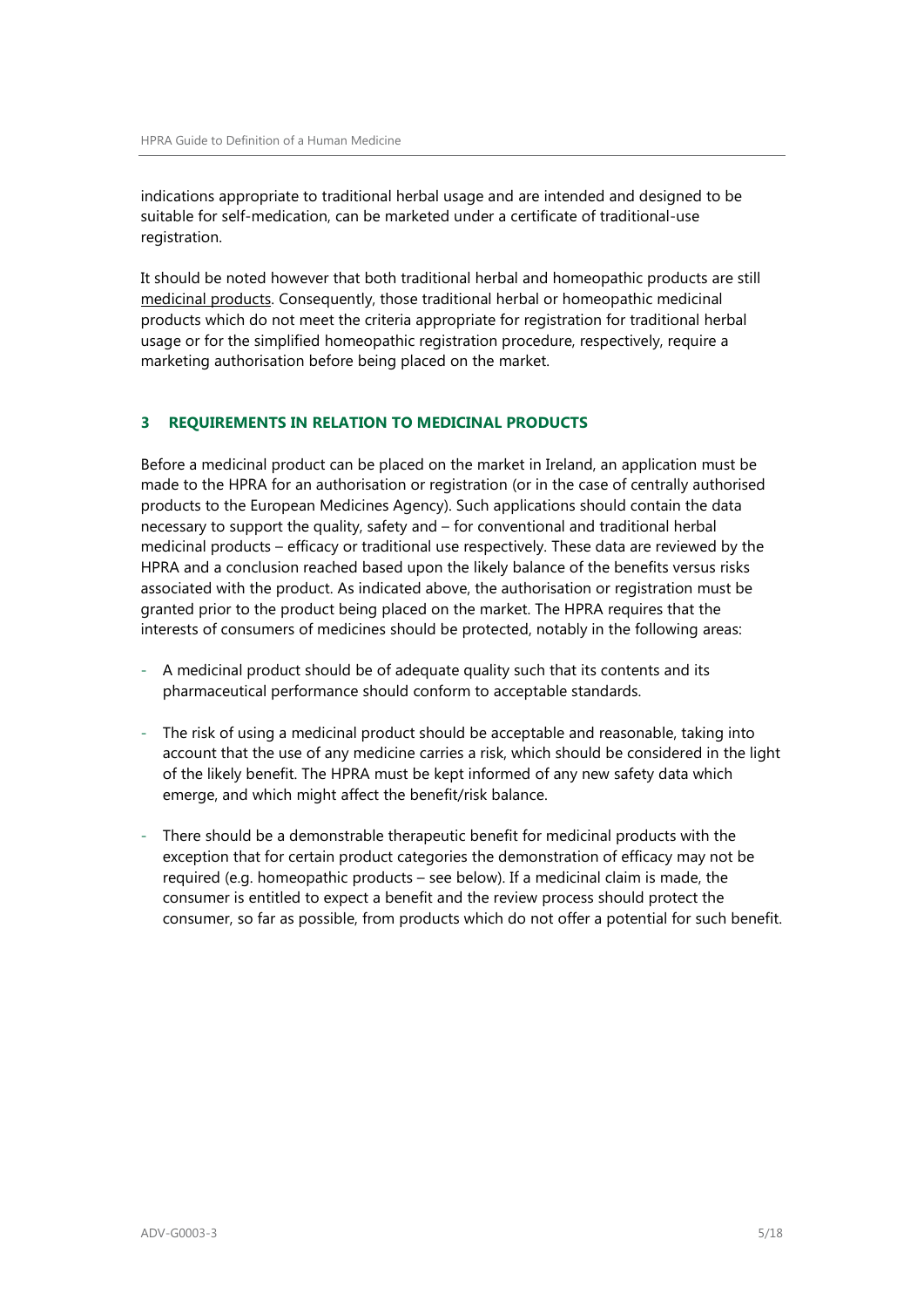# <span id="page-5-0"></span>**4 DEFINITION OF A MEDICINAL PRODUCT**

The definition of a medicinal product is given in Article 1 of Directive 2001/83/EC, as amended by 2004/27/EC as described above. The definition is set out in two paragraphs, covering the presentation of the product and the purpose for which it is administered respectively (i.e. its function).

#### <span id="page-5-1"></span>**4.1 Presentation**

The first paragraph refers to the 'presentation' of the product and for convenience is repeated below:

'Any substance or combination of substances presented as having properties for treating or preventing disease in human beings.'

In reviewing a product in this context the HPRA examines the 'totality' of the product as discussed in the following sections.

4.1.1 Products for which (explicitly or implicitly) claims to cure, alleviate or prevent disease are made are considered as medicinal products. Any particular words or phrases which imply such a claim will be taken into account in determining the intent behind the presentation.

While not intending to be exhaustive, the following list contains examples of such words or phrases which present a medicinal intent: …*cures; heals; treats; restores; prevents; clears; stops; protects against disease; helps control the symptoms of; traditionally used for treatment of; strengthens the immune system; calms; helps maintain normal water balance....*

In addition the HPRA has regard to judgments of the European Court of Justice (ECJ) in determining such claims, for example Case C – 227/82 *van Bennekom,* Case C- 60/89 *Monteil & Samanni.*

4.1.2 Products which are presented in a way that the composition, the labelling, the packaging, the pharmaceutical form, the promotional material or the intended audience (for example specific promotion to a group of people with a specific medical condition), implies a medicinal usage may be considered as medicinal products.

A product is also 'presented for treating or preventing disease' whenever any averagely wellinformed consumer gains the impression, which, provided it is definite, may even result from implication, that the product in question should, having regard to its presentation, have the properties in question (see Case C-227/82 *van Bennekom,* para. 18, Case C-60/89 *Monteil & Samanni*, para. 23).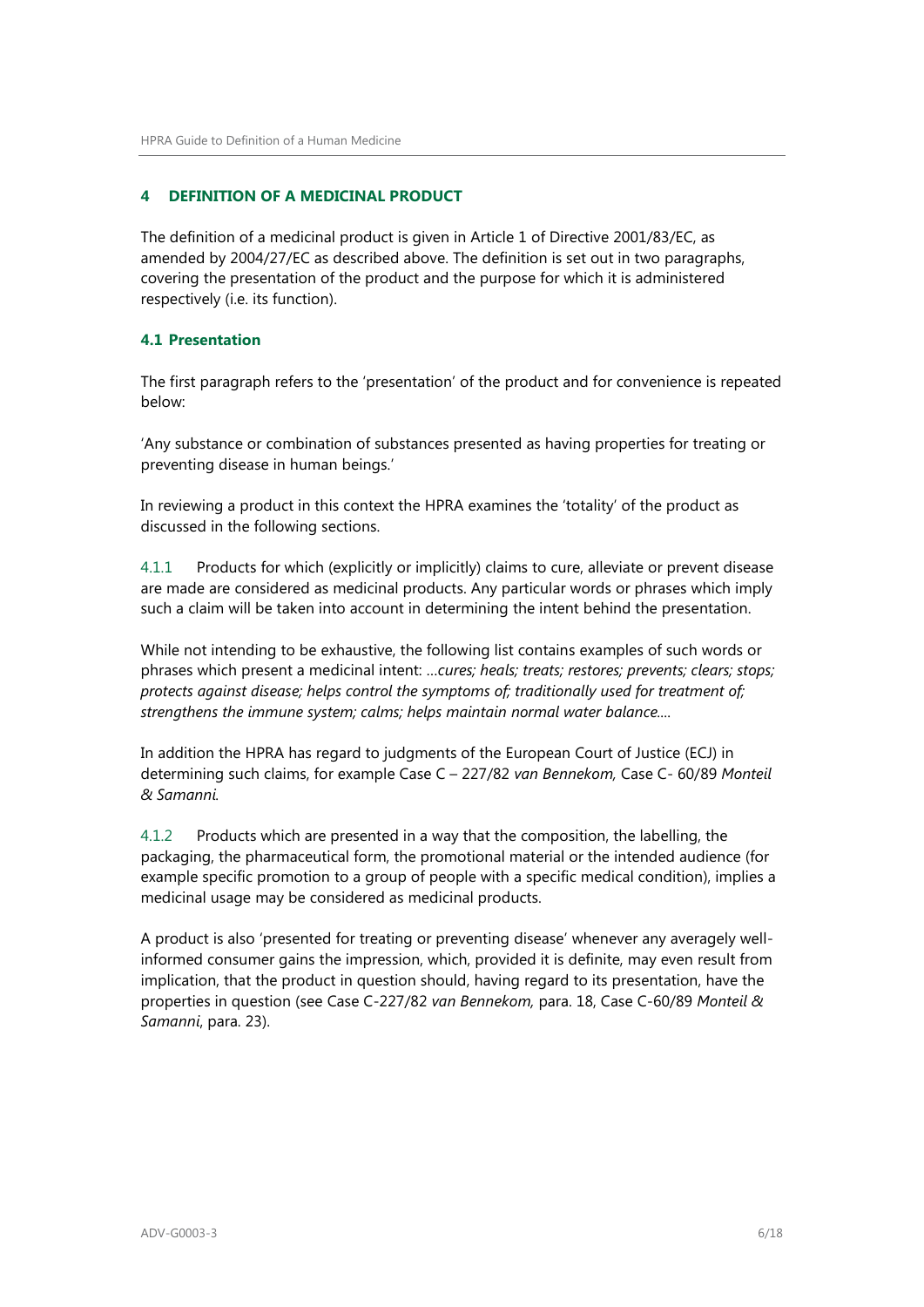However, it must be recalled that, according to case law, the external form given to a product, although it may serve as strong evidence of the seller's or manufacturer's intention to market that product as a medicinal product, cannot be the sole or conclusive evidence, since otherwise certain food products which are traditionally presented in a similar form to medicinal products would also be covered (see Case C-227/82 *van Bennekom*, para 19, Case C-369/88 *Delattre*, para. 38).

4.1.3 Once a given product has been classified by the HPRA as a medicinal product it logically follows that closely related products will be similarly classified. Such a relationship could relate to the content, labelling, intended use, or presentation of the product.

#### <span id="page-6-0"></span>**4.2 The purpose for which a product is administered**

The second paragraph of Article 1(2) of Directive 2001/83/EC as amended by Directive 2004/27/EC provides:

'Any substance or combination of substances which may be used in or administered to human beings either with a view to restoring, correcting or modifying physiological functions by exerting a pharmacological, immunological or metabolic action or to making a medical diagnosis'.

Thus any product containing a substance with a known pharmacological effect at that dose level or in the case of traditional herbal medicinal products a pharmacological effect that is plausible based on long-standing use and experience, will usually be classified as a medicinal product by the HPRA irrespective of the presence or absence of claims or medical purpose in the product packaging or literature.

Where the principle intended action of the product is pharmacological, metabolic or immunological, the product is regulated as a medicinal product, whereas where the principle intended action is physical or mechanical, the product is regulated as a medical device.

It should be further noted that any product containing a substance which is confined to supply on a medical prescription by virtue of the Medicinal Products (Prescription and Control of Supply) Regulations, the Poisons Regulations, or the Misuse of Drugs Regulations is generally deemed to be a medicinal product requiring an authorisation since it would normally be expected to exhibit a clear pharmacological, metabolic or immunological effect at that dose level.

It should also be stressed that a product administered with a view to making a medical diagnosis is likely to result in its classification as a medicinal product.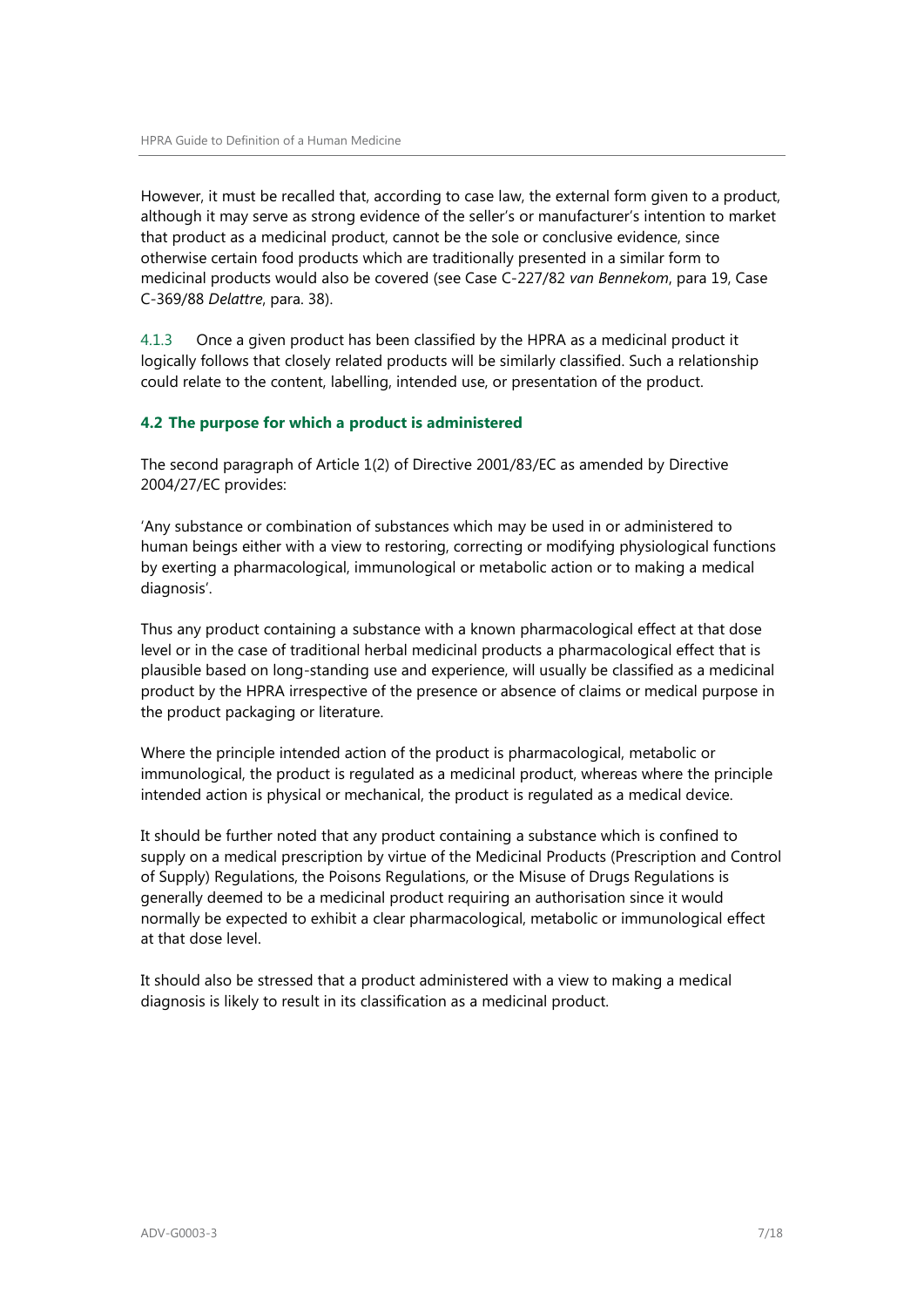### <span id="page-7-0"></span>**4.3 HPRA policy and practice**

ECJ judgments, the evolution of professional opinion, changes in marketing practices, and other changing circumstances have required corresponding changes to the way the HPRA assesses products. In particular, it takes full account of the ECJ view that competent authorities of Member States should consider all the characteristics of the individual products, and are obliged to consider what impression of the product 'an averagely-well-informed consumer' would be likely to gain.

In practice, the HPRA considers each individual product on its merits and any information which may have a bearing on the product's status, such as:

- a) The claims made for the product, implicit as well as explicit, (including any claims made on linked 'help-lines', websites or publications, or in the product's actual name).
- b) The pharmacological, metabolic or immunological properties of the ingredient(s) and any significant effect(s) they have on human beings.
- c) The labelling, and the packaging literature, including any pictorial descriptions.
- d) The promotional literature (including testimonials and any literature issued by a third party on behalf of the manufacturer or producer) and advertisements.
- e) The product form, (e.g. tablet, capsule, lozenge, ointment etc.) and the way in which it is intended to be used. Any form intended for usage of a generally medicinal nature, including certain topical preparations, throat sprays, transdermal devices renders the product a medicinal product or in some circumstances a medical device.
- f) To whom the product or information about the product is directed, perhaps sections of the population with, or vulnerable to, a specific condition.
- g) Similar authorised medicinal products on the market, fulfilling similar functions.

# <span id="page-7-1"></span>**5 CLASSIFICATION OF MEDICINAL PRODUCTS**

As stated above Article 2(2) of Directive 2001/83/EC as amended by Directive 2004/27/EC, makes it clear that for products at the borderline between medicinal and other categories such as foods or cosmetics, then the classification of the product becomes very important since the users need to be aware of the legal restrictions on marketing of medicinal products and the fact that the more stringent legislation takes precedence.

Any company or individual who attempts to market a product in a given category may discover that the product is controlled under medicines legislation for which prior authorisation or registration is required as appropriate. It is for this reason that the HPRA has set up a classification procedure whereby applicants can request an opinion on the categorisation of a given product intended for administration to humans prior to placing it on the market. In this way applicants can obtain an authoritative opinion and avoid the risk of inadvertently breaking the law by placing a medicinal product on the market without the necessary authorisation.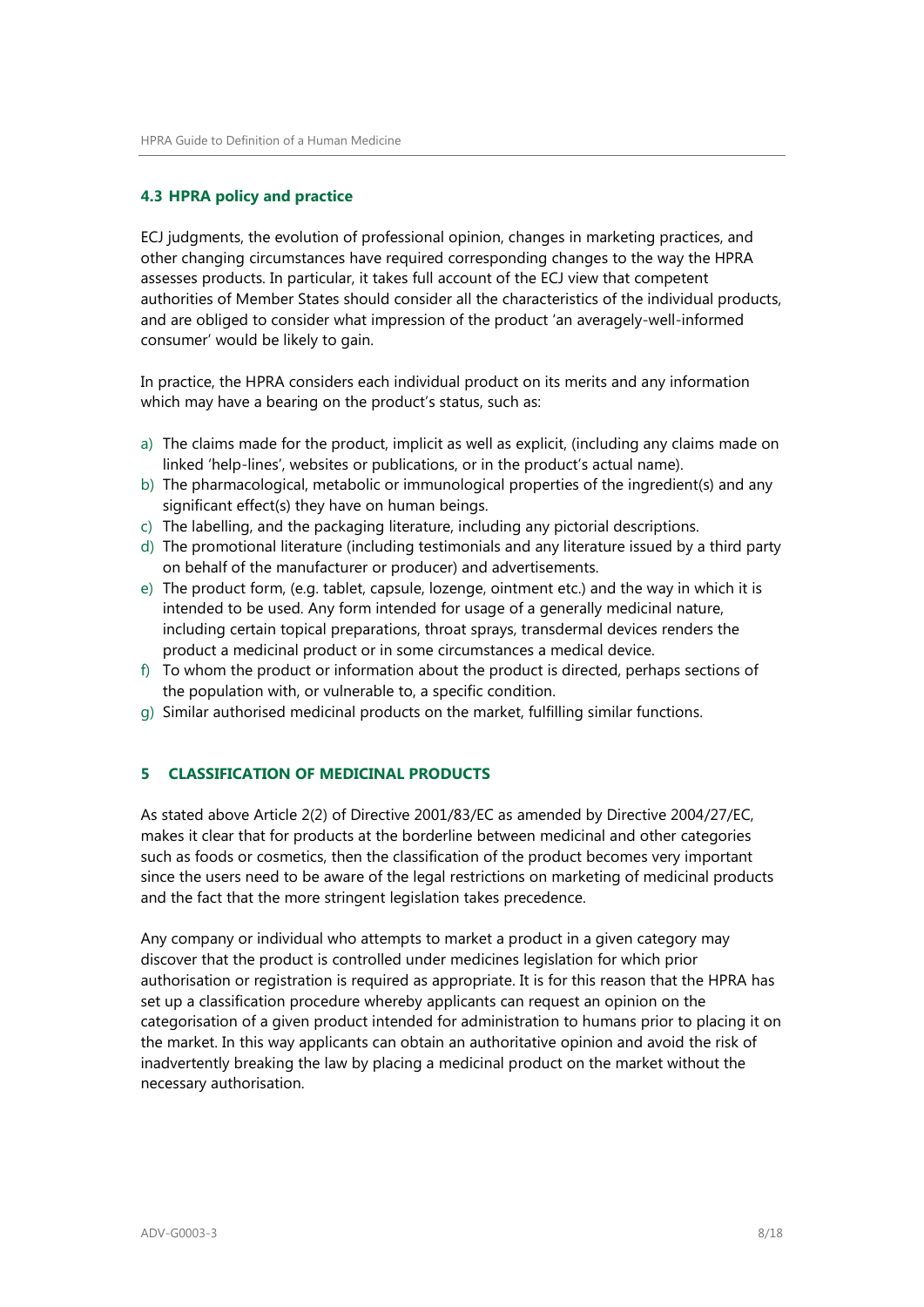The classification service is operated by a clearly defined procedure following application to the HPRA using the standard form which can be downloaded from the 'Publications and Forms' section of [www.hpra.ie.](http://www.hpra.ie/) Details of the fees applicable can be found on the website and applications should be made to the Classification Administrator at the HPRA.

To assist in this process the HPRA has set up an internal multidisciplinary committee which meets approximately once a month to consider such applications and to provide a written opinion to the enquirer within a reasonably short timeframe. Parallel processes exist for medical device and veterinary medicinal product classification queries, using similar approaches and principles.

In arriving at any decision in regard to classification the HPRA must always be provided with sufficient information about the product and its intended usage including all promotional material. This includes not only labels, leaflets and all advertising materials but also any websites linked to such literature.

Should an applicant disagree with a decision of the Classification Committee, they are free to appeal the decision to the HPRA Management Committee, which may request the advice of the Advisory Committee on Human Medicines (ACHM) set-up under the Irish Medicines Board Act, 1995. The request for the appeal should be directed to the Classification Administrator together with all supporting information. The data package forming the basis of the appeal will then be scheduled for consideration at the next available meeting of the Management Committee which meets approximately every two weeks. The decision of the Management Committee is final.

#### <span id="page-8-0"></span>**6 EXAMPLES OF PRODUCT CATEGORIES**

The following examples of different product categories are provided to illustrate and explain the HPRA thinking in regard to categorisation of products as medicinal or otherwise. This list is by no means exhaustive and will be subject to regular update as new decisions are made, new product categories emerge, or other external factors (such as legislation or case law) change.

#### <span id="page-8-1"></span>**6.1 Herbal medicines (products containing plant-based medicinal ingredients)**

Herbal medicinal products are medicinal products containing as active ingredients one or more herbal substances, one or more herbal preparations, or one or more such herbal substances in combination with one or more such herbal preparations.

Herbal substances are defined as mainly whole, fragmented or cut plants, parts of plants, algae, fungi, lichen in an unprocessed state, usually in dried form but sometimes fresh. Certain exudates that have not been subjected to a specific treatment are also considered to be herbal substances. Herbal substances are precisely defined by the plant part used and the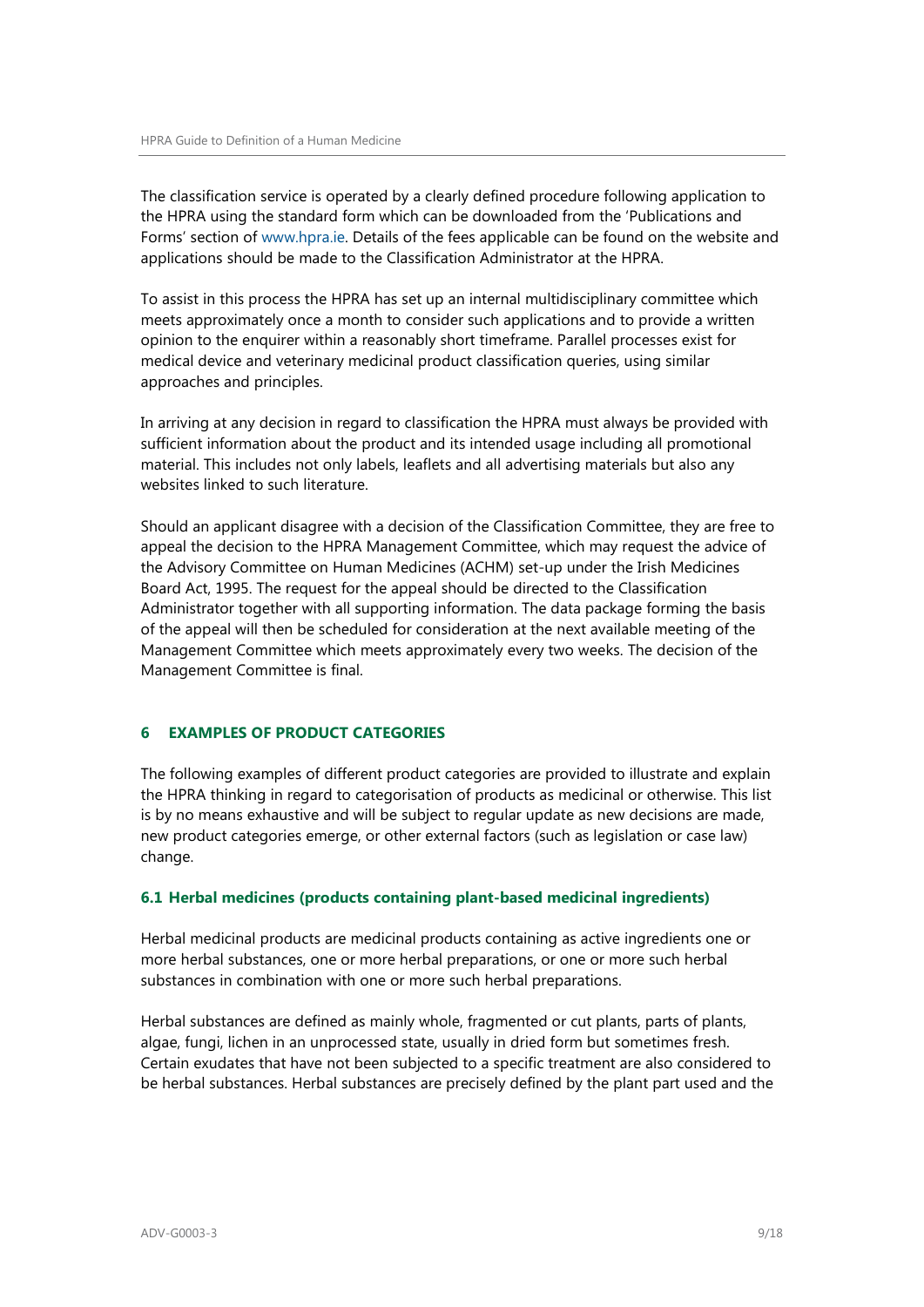botanical name according to the binominal system (genus, species, variety and author). Herbal preparations are obtained by subjecting herbal substances to treatments such as extraction, distillation, expression, fractionation, purification, concentration or fermentation. These substances include comminuted or powdered herbal substances, tinctures, extracts, essential oils, expressed juices and processed exudates.

In 2004, a European procedure for the registration of 'traditional herbal medicinal products' was established by Directive 2004/24/EC. This recognises that while all such products remain medicinal products, they have specific characteristics that can make them eligible for a simplified registration procedure on the grounds of traditional usage for appropriate indications suitable for self-medication, where the requirement for demonstration of therapeutic efficacy is reduced. The HPRA has a procedure for the registration of such products and further information is available on the HPRA website.

Herbal medicinal products which are not eligible for the simplified registration scheme by virtue of, for example, their composition, route of administration or indications which are not compatible with the requirements of Directive 2004/24/EC must still be authorised as for any other medicinal product, prior to being placed on the market.

#### <span id="page-9-0"></span>**6.2 Homeopathic medicinal products**

Homeopathic medicines represent special types of medicinal product for which particular rules may be applied by Member States recognising their tradition of homeopathic practice, in accordance with the requirements of Directive 2004/27/EC. This Directive is given effect in Irish legislation by the Medicinal Products (Control of Placing on the Market) Regulations (S.I. 540 of 2007) made under the Irish Medicines Board Acts, 1995 and 2006. Under this legislation it is recognised that the requirements for authorisation apply to any homeopathic medicinal product being placed on the market with therapeutic indications or in a form which may present risks which must be balanced against the desired therapeutic benefit. However, a simplified registration procedure in accordance with Article 14 of Directive 2001/83/EC as amended by Directive 2004/27/EC, may be applicable to those homeopathic products marketed without medicinal claims as provided for in Regulation 6 of these regulations (S.I. 540 of 2007). In order to obtain the certificate of registration referred to above, an application should be made to the HPRA setting out the documents specified in Regulation 9 of these regulations. A national rules scheme for authorisation of homeopathic medicinal products with limited indications has also been provided for in Irish legislation, in accordance with Article 16.2 of the Directive.

#### <span id="page-9-1"></span>**6.3 Slimming products**

Many products intended for assistance in weight loss programmes are properly marketed as foods particularly where such products are intended as food replacements. Such products are regulated by the Food Safety Authority of Ireland (FSAI) and must meet appropriate food standards and comply with food labelling regulations.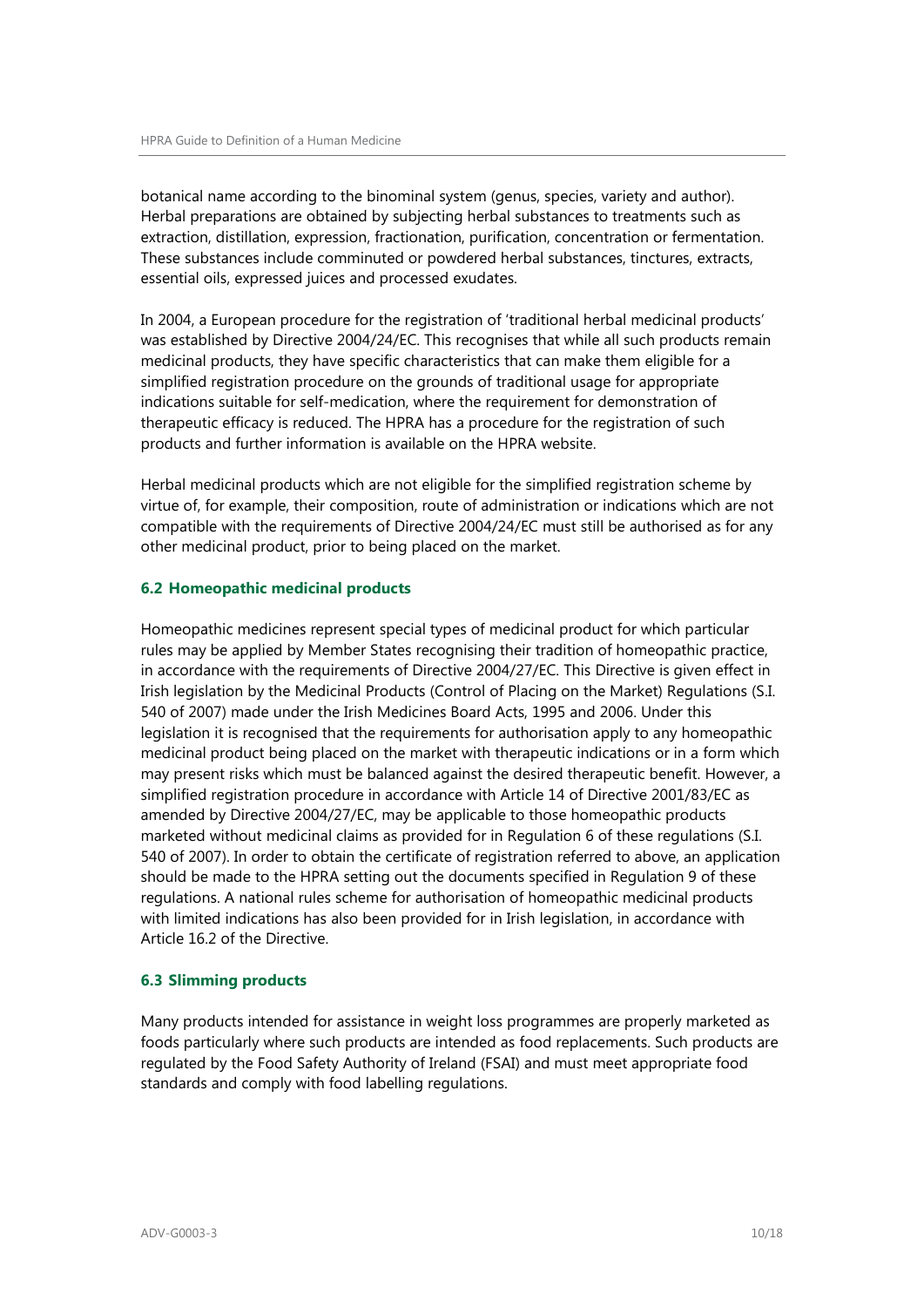Some slimming products however contain agents with clear pharmacological or metabolic activity and may or may not make medicinal claims. Such products are clearly medicinal products as outlined in Section 3 above and require authorisation prior to marketing. Examples of such products include appetite suppressants, starch blockers, and certain bulk forming agents containing for example methylcellulose which have other medicinal uses. Oral anti-cellulite products have also been regarded as medicinal products as well as products which claim to increase blood supply or have 'thermogenic' activity (so-called fat burners).

#### <span id="page-10-0"></span>**6.4 Hair loss products**

Products claiming to treat or prevent baldness (male or female pattern), alopecia or to stop, slow down or reverse hair loss are all categorised as medicinal products. Products presented for promoting or strengthening existing hair growth and thereby reducing hair loss or to nourish thinning hair would not be considered to be making medicinal claims and therefore would not be regarded as medicinal products provided they did not contain ingredients with specific medicinal (pharmacological) activity. The latter group of products would therefore not be subject to authorisation as medicinal products but would be more properly regulated as foods or cosmetics depending upon whether they were taken by mouth or administered topically respectively.

#### <span id="page-10-1"></span>**6.5 Head lice products**

Products intended for treatment or prevention of head lice infestation are always categorised as medicinal products requiring authorisation, irrespective of their composition. The only exception to this rule are products which act by a purely physical or mechanical means e.g. solutions which are used with a medical device to facilitate the physical removal of lice or their eggs from the scalp. Such products are usually oils or shampoos acting as lubricants to assist in the removal of the lice by a medical device such as a comb. Such products are considered to be medical devices and are regulated by the European Communities (Medical Devices) Regulations 1994 (S.I. 252 of 1994) as amended and are required to carry the CE mark.

#### <span id="page-10-2"></span>**6.6 Products for use in the eye**

The HPRA considers that any product intended for administration to the eye must be regulated as either a medicinal product or a medical device depending upon whether the mode of action is by pharmacological, metabolic or immunological means in the former case or by physical or mechanical means in the latter.

Thus, in keeping with European guidelines on classification of medical devices, products intended for use as irrigation solutions for washing the eye are medical devices. Similarly, products intended for use with contact lenses such as disinfecting, cleaning and rinsing agents and solutions which aid insertion or wearing of contact lenses, even without a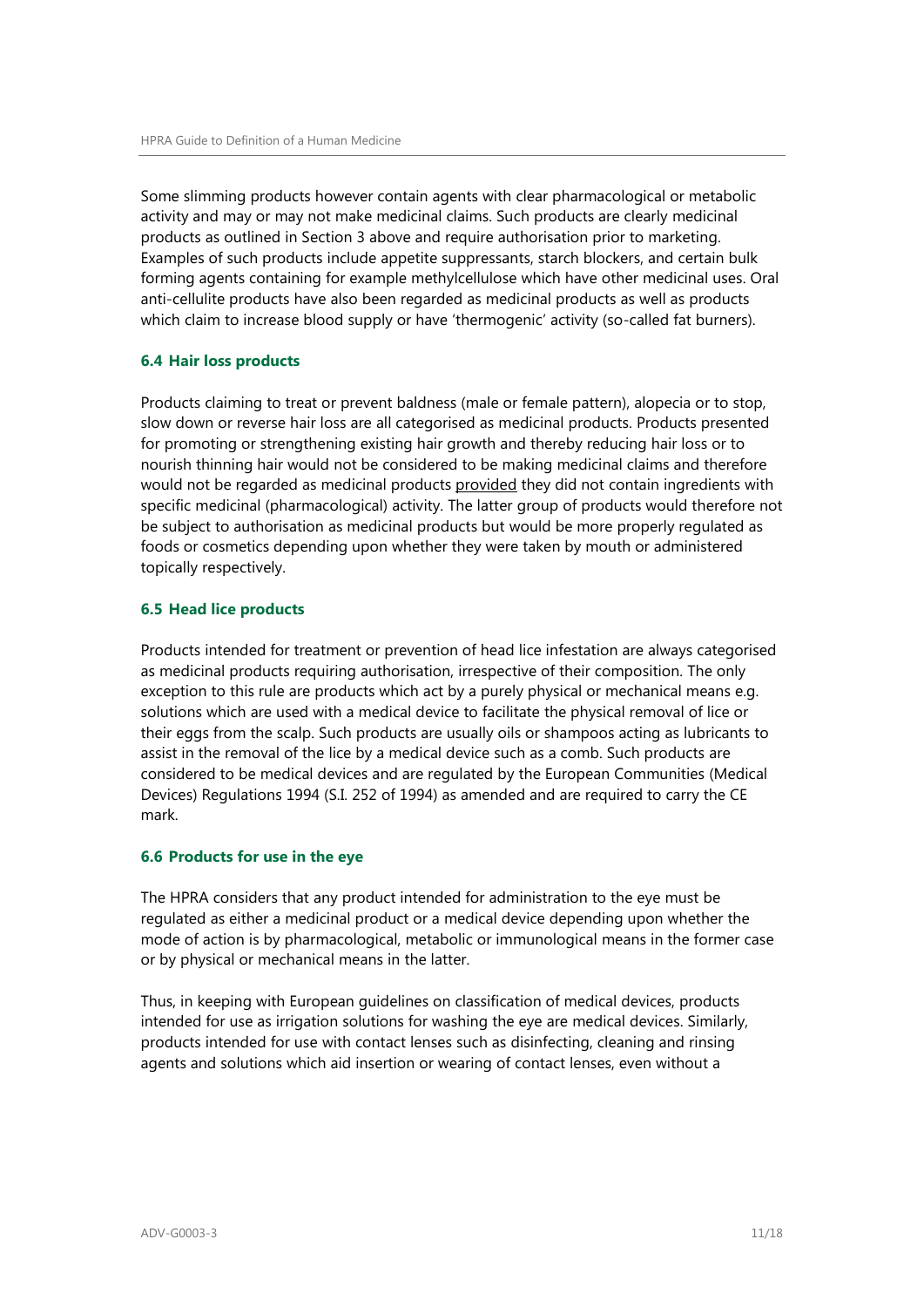therapeutic claim, are considered to be medical devices. In general other products intended to be placed in the eye are medicinal products requiring authorisation.

#### <span id="page-11-0"></span>**6.7 Products for use in the ear or nose**

As is the case for the eye, products presented for administration into the ear or nose are not compatible with cosmetic or food legislation. Consequently, the HPRA considers that any product intended for administration to the ear or nose must be regulated as either a medicinal product or medical device depending upon whether the mode of action is by pharmacological, metabolic or immunological means in the former case or by physical or mechanical means in the latter.

#### <span id="page-11-1"></span>**6.8 Medicated swabs**

Medicated swabs have traditionally been considered as medicinal products requiring authorisation before being placed on the market in Ireland. These products typically contain antiseptics such as chlorhexidine or iodine used either as pre-injection swabs or wound cleansers. These products are categorised as medicinal products because they exert an antimicrobial activity on skin.

In contrast, medicated swabs containing alcohol intended as pre-injection swabs and used entirely for the sanitisation of unbroken skin prior to injection are often regulated as medical devices on the basis of a physical action and require the CE mark before being marketed in the EU. Bearing in mind that there are some differences in the way different Member States classify these products, the HPRA is prepared to accept a certain crossover of these two categories but insists that all such products bear either the CE mark or a marketing authorisation in order to be placed on the market legitimately in Ireland.

#### <span id="page-11-2"></span>**6.9 Topical products**

Products intended for application to the skin (cutaneous application) may be categorised as medicinal products, cosmetics or even medical devices depending upon their composition, claims and functions. The definition of a cosmetic product is given in Directive 76/768/EEC as amended which is given effect in Irish law by the European Communities (Cosmetic Products) Regulations 2004 (S.I. 870 of 2004) as amended. These amendments include S.I. 440 of 2010 which made the Health Products Regulatory Authority the competent authority for cosmetics with effect from 1<sup>st</sup> October 2010. Directive 76/768/EEC has been recast as Regulation (EC) No 1223/2009, which for the most part, applies from  $11<sup>th</sup>$  July 2013.

The legislation defines a cosmetic product as any substance or mixture intended to be placed in contact with the various external parts of the human body (epidermis, hair system, nails, lips and external genital organs) or with the teeth and the mucous membranes of the oral cavity, with a view exclusively or mainly to cleaning them, perfuming them, changing their appearance, protecting them, keeping them in good condition or correcting body odours.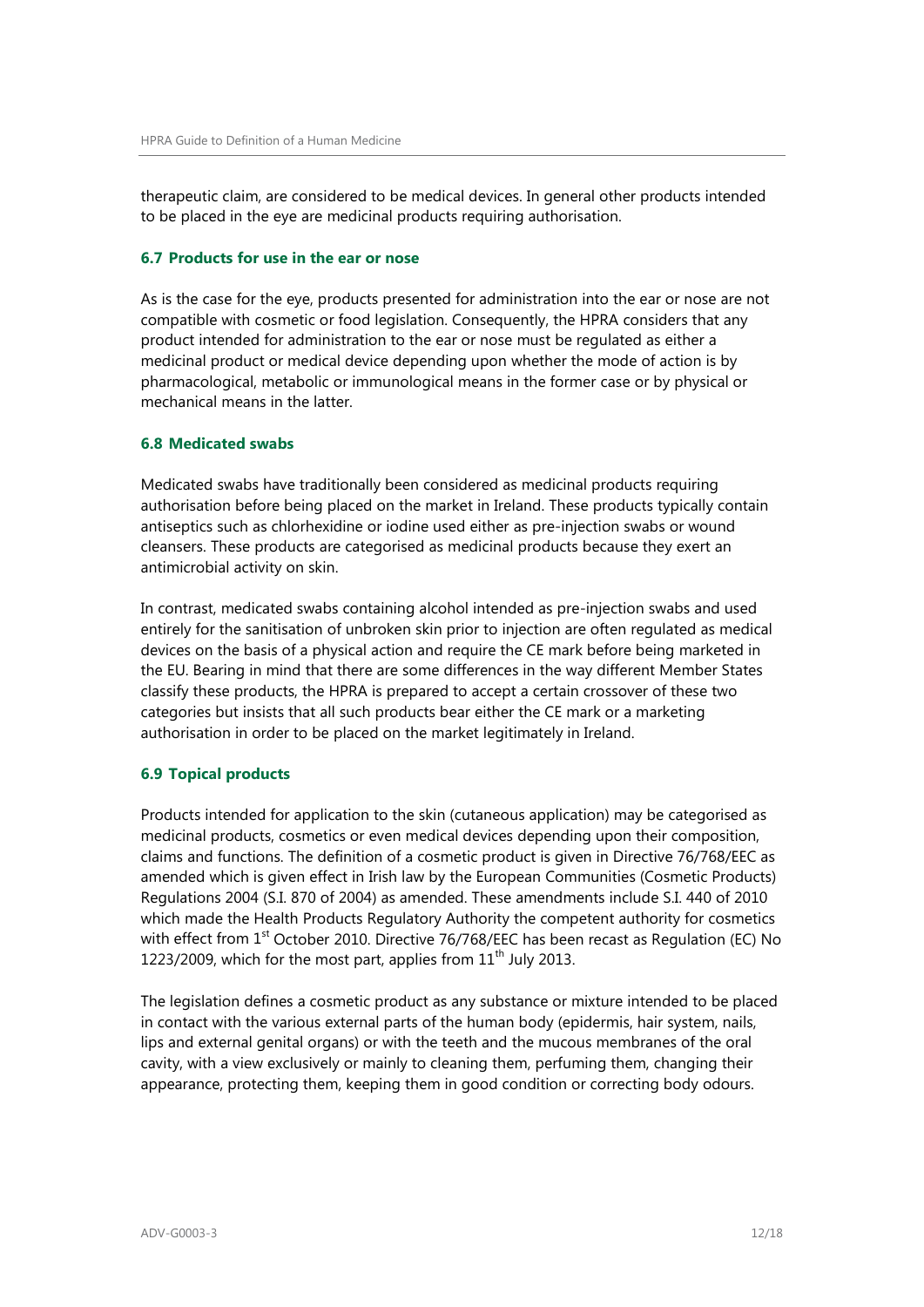This definition is quite specific and is clearly not intended to encompass application of products to skin, hair etc. with a view to delivering some component beneath the epidermis, into the circulation or other parts of the body for intended action at some remote location from the point of application. Such activities are more in keeping with medicinal product intent.

Cosmetics may only make claims in accordance with the definition given above and functions such as 'anti-inflammatory', 'anti-itching', 'pain relief', 'burn relief' etc. are not compatible with cosmetic actions. Treatment or prevention of skin conditions such as acne, chapped skin, infections and chronic skin conditions such as eczema, psoriasis and dermatitis are medicinal claims which would render such products to be considered as medicinal products or medical devices depending upon mode of action. Reference to such skin conditions on product literature is not acceptable in cosmetics.

A specific example widely seen is in products claimed for usage in nappy rash. These are medicinal products. However, products of this nature which are designed to prevent nappy rash by presenting a physical barrier to prevent fluids and excretions from direct contact with the skin by a physical mechanism may alternatively be regarded as medical devices.

Further information and guidance is available on the HPRA website [\(www.hpra.ie\)](http://www.hpra.ie/) under the 'Publications and Forms' section.

### <span id="page-12-0"></span>**6.10 Mouth hygiene products**

Products for oral hygiene such as toothpastes and mouthwashes in general terms are intended to function as cosmetics. Such products meet the definition of cosmetics in terms of protecting, cleaning and maintaining the condition of the teeth and the oral cavity and in general the claims made on such products are in line with the definition of a cosmetic. Such claims could include cleaning, freshening, preventing bad breath, removing plaque, etc.

However, claims for prevention of caries or cavity formation or repairing tooth enamel are medicinal claims and are not consistent with the definition given in the cosmetics legislation. Similarly, mouthwashes aimed at plaque reduction are cosmetics but antiseptic mouthwashes intended to treat infections, sore gums and so on are considered to be making medicinal claims. The Court of Justice has ruled (Case C – 308/11, *Chemische Fabrik Kreussler* ) that for a substance to be regarded as exerting a 'pharmacological action' within the meaning of Article 1(2)(b) of Directive 2001/83/EC as amended, it is not necessary for there to be an interaction between the molecules of which it consists and a cellular constituent of the user's body, since an interaction between the substance and any cellular constituent present within the user's body (such as bacteria, viruses or parasites) may be sufficient to be considered a pharmacological action.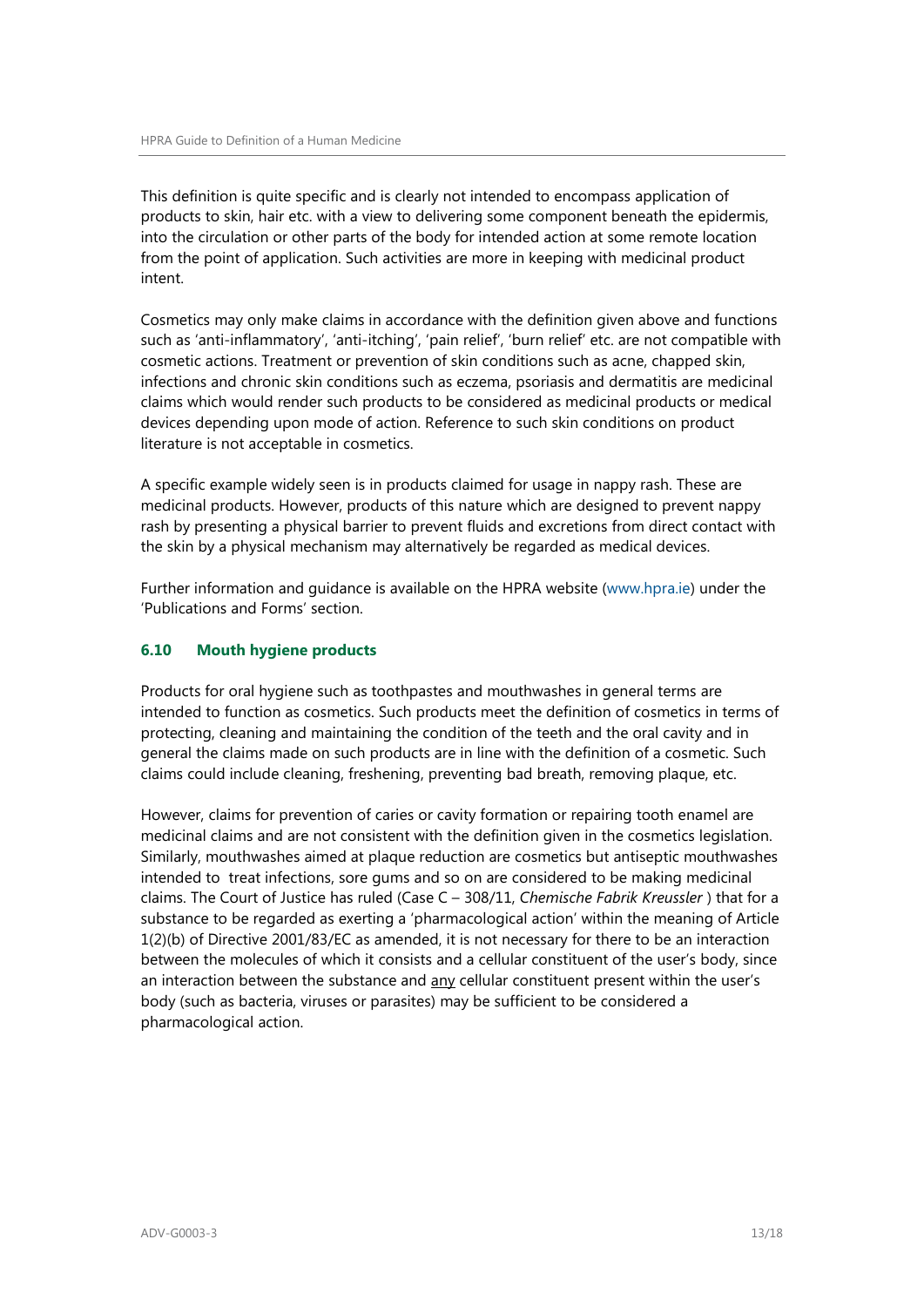Typical constituents of mouthwashes and toothpastes are permitted by cosmetic legislation. However, certain ingredients may not always be permitted and enquirers should check with the acceptability of components in cosmetics as laid down in the applicable legislation. (See Directive 76/768/EEC as amended until the date of its repeal, and from then, Regulation (EC) No 1223/2009 – for detail on the date(s) of repeal and transitional measures see Articles 38 to 40 of Regulation (EC) No 1223/2009.)

A good example is the presence of fluoride salts which are permitted in cosmetics up to a maximum of 1,500 parts per million ('ppm') (0.15%) of fluorine (as fluorine). Products containing levels of fluoride above this limit are generally categorised as medicinal products on safety grounds. However, it should be noted that products with less than 1,500 ppm fluorine may still be regarded as medicinal products or medical devices depending upon claims made and the mechanism of action. There are also varnishes containing fluoride salts but whose mechanism of action would be as a physical barrier to protect the teeth and these would be primarily regarded as medical devices.

# <span id="page-13-0"></span>**6.11 Intradermal fillers**

Any wrinkle fillers presented as injections for intradermal administration to humans despite the name 'cosmetic' are not cosmetics and are considered to be medical devices (since they exert their proposed activity by a physical/mechanical method) or as medicinal products. According to the Medicinal Product (Prescription and Control of Supply) Regulations as amended any product administered by injection is regarded as a prescription only medicinal product, and therefore this route of administration is not compatible with cosmetics.

#### <span id="page-13-1"></span>**6.12 Electronic cigarettes**

Electronic cigarettes are battery powered devices designed to look like and to be used in the same way as real cigarettes. They contain a chamber designed to hold a replaceable cartridge containing nicotine in solution and usually the cigarette tip incorporates an LED which glows red like a lit cigarette when the user inhales. The chamber feeds to an atomiser in the mouthpiece and a sensor which activates a heating element within the atomiser causing the nicotine to be vaporised so that it is available for inhalation in the same way as nicotine from a cigarette.

The HPRA has considered the issue of electronic cigarettes over the last few years and this matter is still under discussion internationally. Tobacco regulators in the past have considered that such products do not fall under their jurisdiction since the products do not actually contain tobacco, however, the tobacco legislation is undergoing review at EU level. The HPRA, in common with other EU countries considers that such products are nicotine delivery systems and where such products are claimed to be used in or assist in smoking cessation, they are regarded as medicinal products. In this regard they are considered to be the same as other nicotine replacement therapies (NRT) and therefore require marketing authorisation before being placed on the market in Ireland. In common with other such NRT products they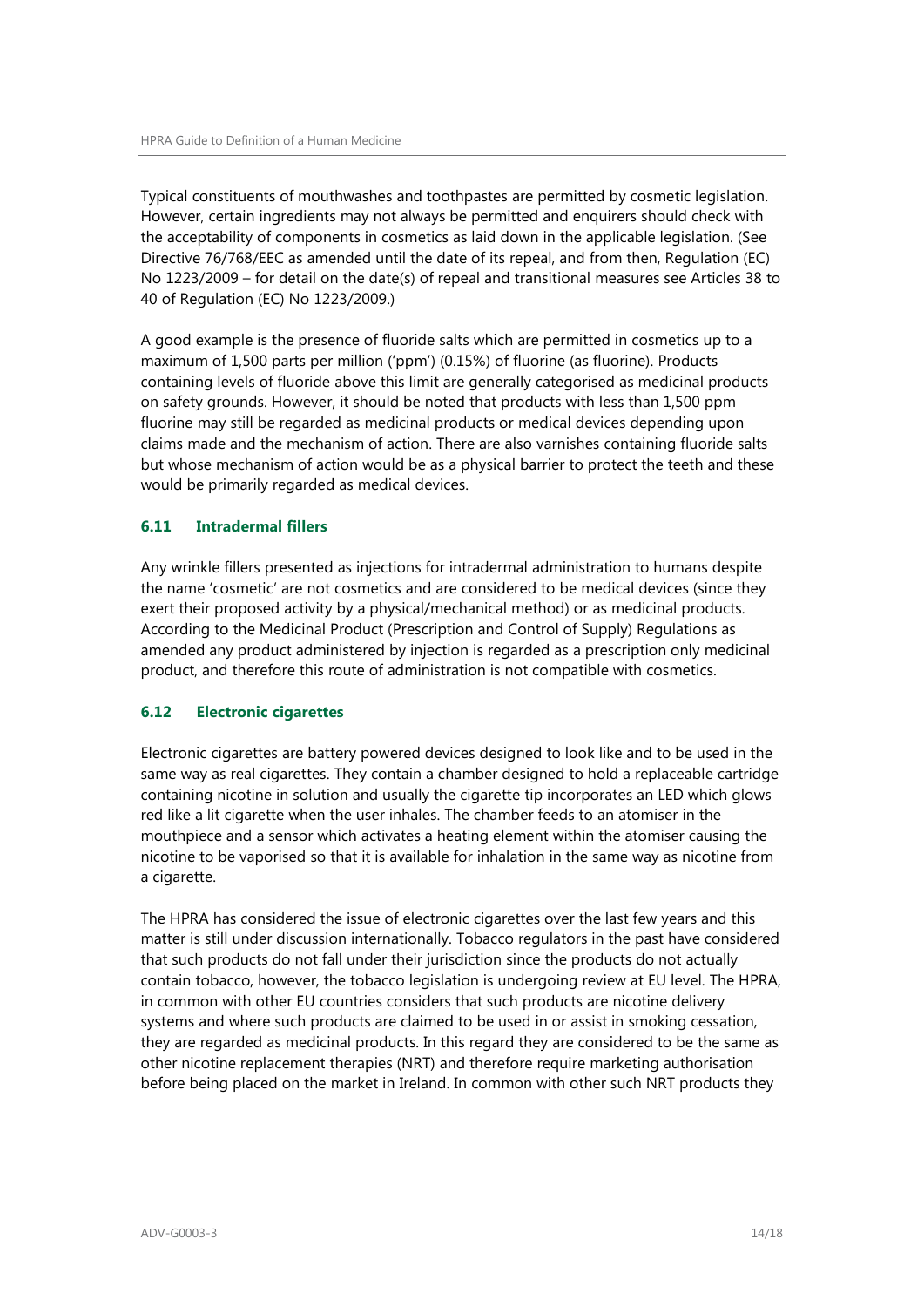would at present be confined to supply in Ireland only through pharmacies. This position is reinforced by a statement issued by the European Commission dated  $22^{nd}$  May 2008. However, in many cases these products are not promoted for smoking cessation but as alternatives to cigarettes for short term use where smoking is not permitted – for example in the workplace, during travel etc. Such usage has not yet been considered medicinal to date and the matter remains under discussion amongst the Member States of the EU. Where the device itself is intended to be reusable and marketed separately from the cartridges, it may fall under medical device legislation.

### <span id="page-14-0"></span>**6.13 Vitamin and mineral supplements**

These products are considered to be medicinal products when their labelling or accompanying or associated literature make preventative, curative or remedial claims. In the past the HPRA has classified as medicinal products any product containing vitamins and/or mineral ingredients where the recommended intake calculated with respect to any of the added vitamin or mineral constituents exceeded the maximum recommended daily dietary allowance for such constituents as published by the Minister for Health. However, with the implementation of the European Communities (Food Supplements) Regulations of 2003 (S.I. 539 of 2003) a legislative framework for control of such products has been provided. This legislation has since been superseded by the European Communities (Food Supplements) Regulations 2007 (S.I. 506 of 2007) which is implemented by the FSAI.

The schedules to the regulations set out those vitamins and minerals which may be used in the manufacture of food supplements in the form in which they can be added to food supplements. Under this legislation, the FSAI is named as the official authority responsible for the supervision of this legislation. It is intended to introduce maximum safe upper limits of the vitamin and mineral supplements listed in the schedules to these regulations and recommendations in this area are provided by the European Food Safety Authority (EFSA). Once this has been achieved, then products containing vitamin and mineral supplements at levels up to these upper safe limits can be legitimately marketed under food legislation. Products that exceed the upper safe limit will not be permitted as food supplements and where such products fall under the definition of medicinal products, as above, then they will of course require authorisation in accordance with the medicinal products legislation.

It should be also noted that in some cases there are certain vitamins listed in the Medicinal Products (Prescription and Control of Supply) Regulations 2003 as amended which have been developed on safety grounds. Companies intending to market products containing vitamins as food supplements should have regard to this legislation. Medicinal products which are restricted under this legislation can only be supplied on foot of a medical prescription from a registered pharmacy and of course medicinal products require HPRA authorisation before being marketed.

In conclusion, vitamin and mineral supplements which meet the provisions of the Food Supplements Regulations may be marketed as food supplements and must comply with food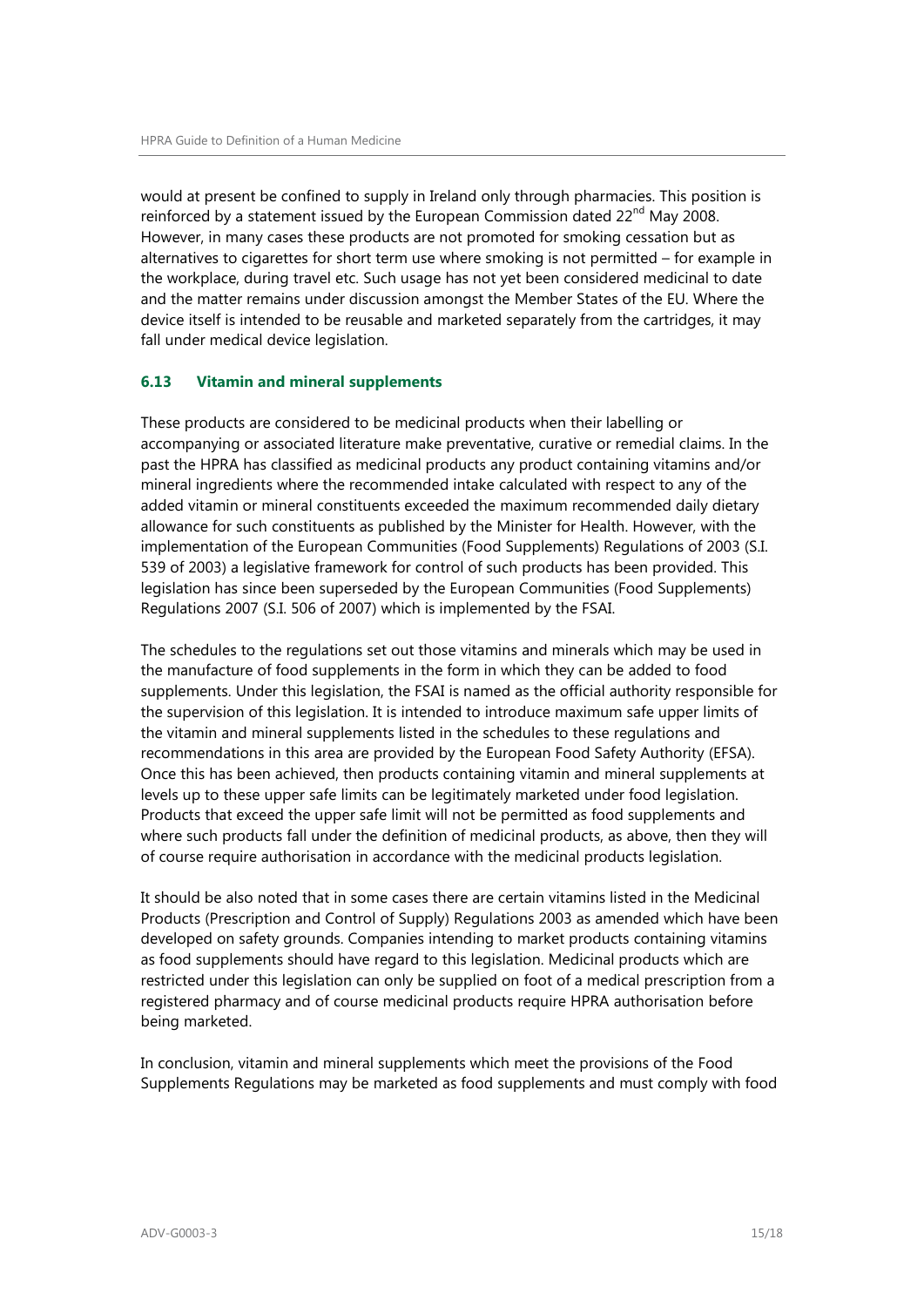safety law including labelling restrictions. Products which make a medicinal claim require a marketing authorisation issued by the HPRA before being placed on the market in Ireland.

# <span id="page-15-0"></span>**7 CONCLUSION**

The codification of legislation and the revision of the definition of a medicinal product provided by Directive 2004/27/EC is a welcome development. Taken in conjunction with developments in the regulation of other categories such as medical devices, food supplements and cosmetics, the status of borderline products and the mechanism of their regulation should become clearer for the benefit of public health. The HPRA classification process can aid in the clarification of the medicinal status and enquiries can be made to HPRA as described above. The HPRA collaborates with its regulatory partners in safeguarding public health for the population of Ireland, in accordance with the terms of its mission statement.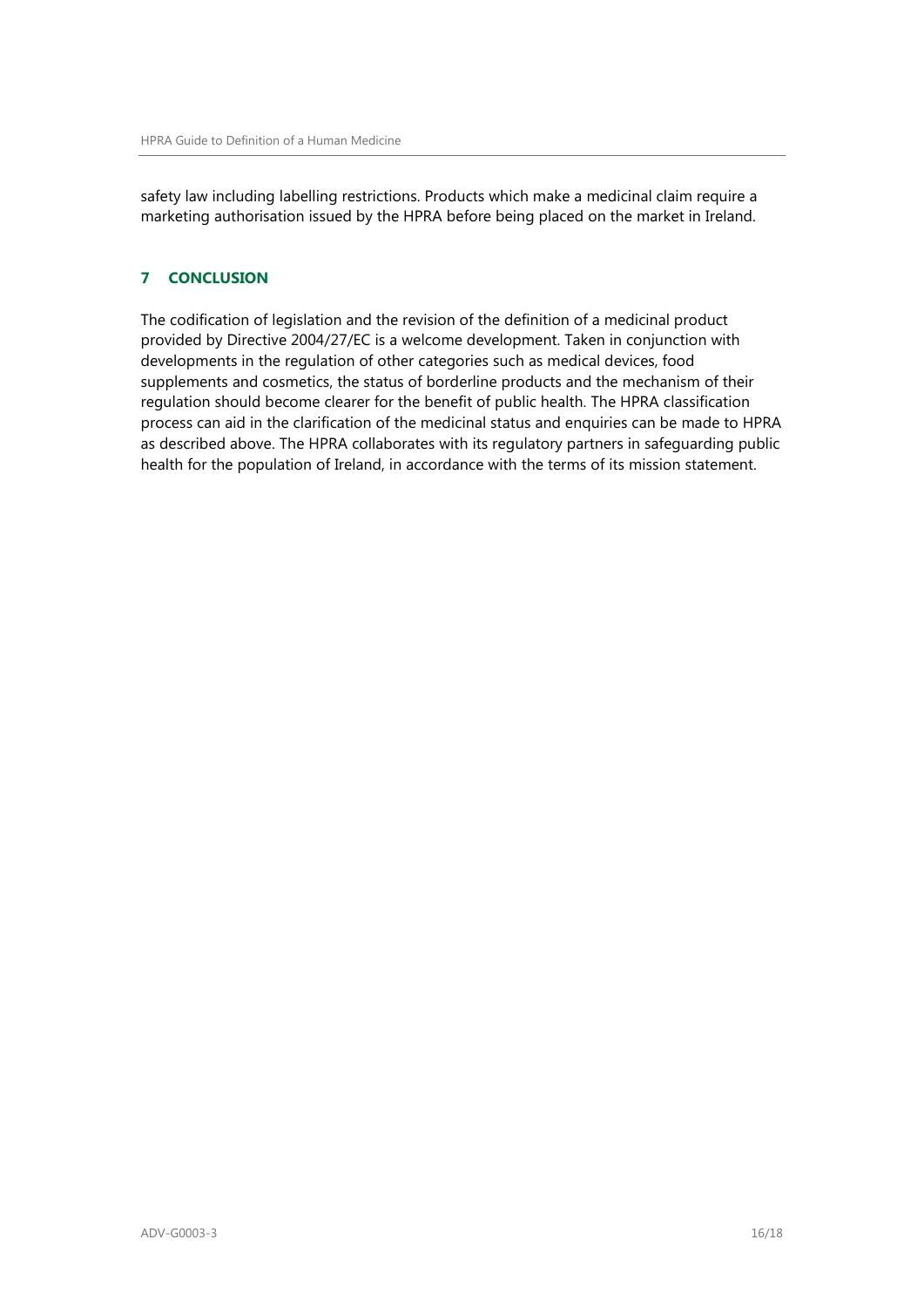#### <span id="page-16-0"></span>**APPENDIX REFERENCES TO LEGISLATION**

#### **European**

- 1 Directive 2001/83/EC of the European Parliament and of the Council of 6 November 2001 on the Community code relating to medicinal products for human use (Official Journal ('OJ') L 311, 28/11/2001 p. 67 – 128).
- 2 Directive 2004/24/EC of the European Parliament and of the Council of 31 March 2004 amending, as regards traditional herbal medicinal products, Directive 2001/83/EC on the Community code relating to medicinal products for human use (OJ L 136, 30/4/2004, p. 85  $-90$ ).
- 3 Directive 2004/27/EC of the European Parliament and of the Council of 31 March 2004 amending Directive 2001/83/EC on the Community code relating to medicinal products for human use (OJ L136, 30/4/2004 p. 34 – 57).
- 4 Directive 93/42/EEC of the Council of the European Communities of 12 July 1993 concerning medical devices (OJ L169, 12/7/2003, p.1-43) (as amended).
- 5 Directive 2002/46/EC of the European Parliament and of the Council of 10 June 2002, on the approximation of the laws of the Member States relating to food supplements (OJ L 193, 2002, p.51) (as amended).
- 6 Directive 76/768/EEC of the European Council of 27 July 1976 on the approximation of the laws of the Member States relating to cosmetic products (OJ No. L262, 27/9/76, p.169) (as amended)
- 7 Regulation (EC) No. 1223/2009 of the European Parliament and of the Council of 30 November 2009 on cosmetic products (OJ L342 22/12/2009 p.59-140).